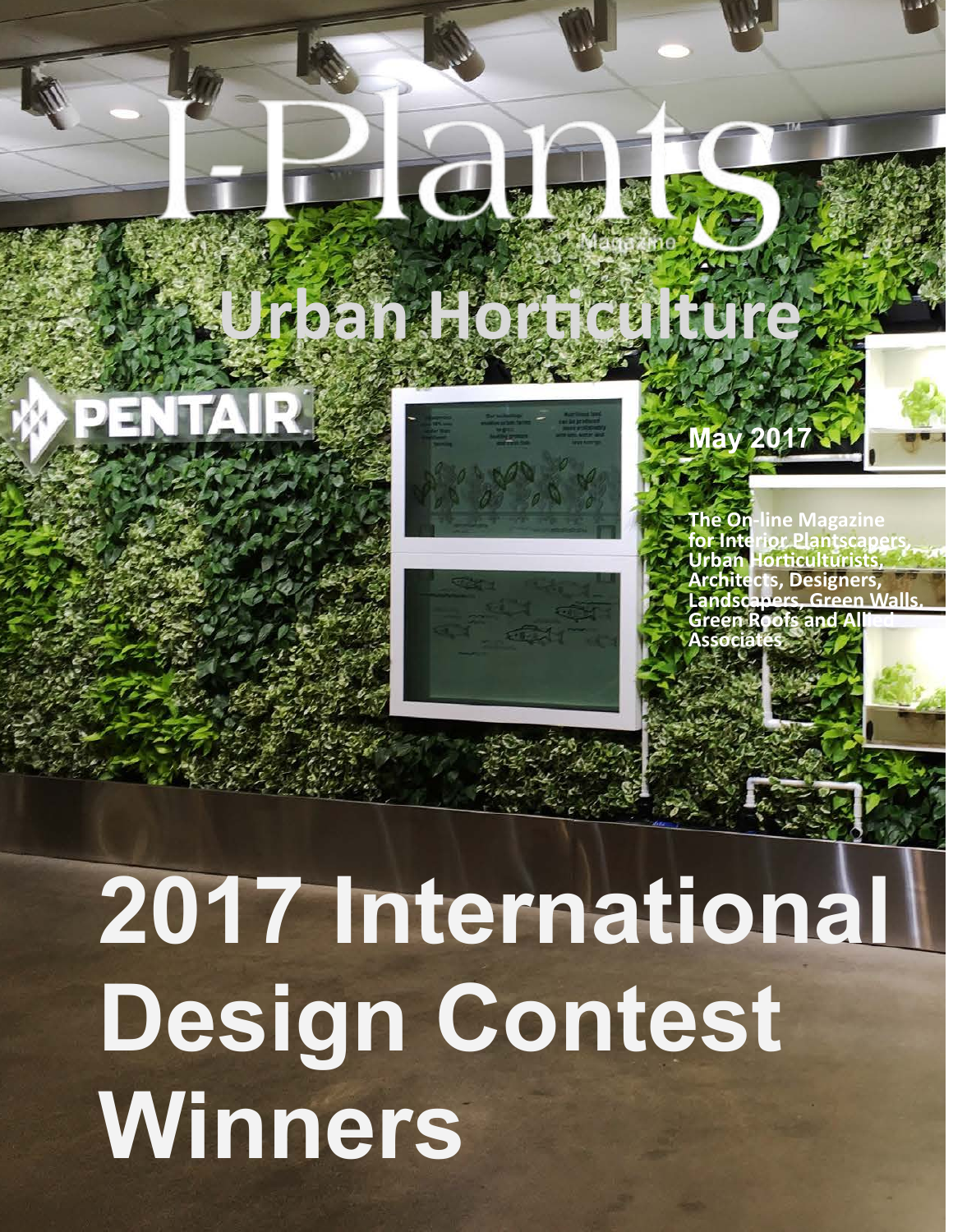#### First Place Free Standing **Containers** \$10,000-\$20,000

## The Standard Club

### On the Ledge Landscaping Chicago, IL

Plants: Emerald Green Arborvitae, Patriot Soft Pink Geranium, Patriot Rose Pink Geranium, Patriot Tickled Pink Geranium, Algerian Ivy.

Sources: Farmers Market Garden Center, Clesen's Wholesale,

Tournesol Siteworks Florence Collection Rectangle, GFRC Lightweight Concrete Planter, 72"L x 24"W x 24"H, Color Chaparral in a Natural Sand Finish.

The Standard Club is a private club in the historic South Loop neighborhood of Chicago. It was established in 1869 and its mission is to create a membership of leaders who share a common bond of charitable, social and civic responsibility. On the Ledge approached management about adding additional seasonal containers at the main entrance to enhance the outdoor landscape of the club in keeping with the luxuriant detailing on the inside. The two existing containers did not provide enough of an impact to showcase this iconic building with its stately limestone façade.

An additional 5 containers were specified to activate the entry and make it more attractive to members and potential newcomers. The repeating bays of the façade lent themselves to a symmetrical design where the long rectangular planters sit in the middle of each bay. The tall arborvitae shrubs help to give some scale to the massive bays and the annual flowers bring in a pop of color and cascade over the side. It is a very classic design to match the historic nature of the building.

Given the classical design of the building, the planters needed to fit in without clashing. We were able to match the color and texture of the façade with the natural sand finish and chaparral brown color. The other unique piece to this design is that the building spans almost the whole block so we had a very generous amount of space to work with. We were able to specify 6' long planters that could support 3 arborvitae shrubs in each planter for a balanced, symmetrical design.

This design provides 4 season interest with the arborvitaes staying green all winter and the change out of the annuals during spring, summer and fall. This summer planting shown showcases three subtle hues of pink geraniums against the dark green arborvitaes and the cascading ivy vines. It is an eye-catching design that provides curbside appeal.